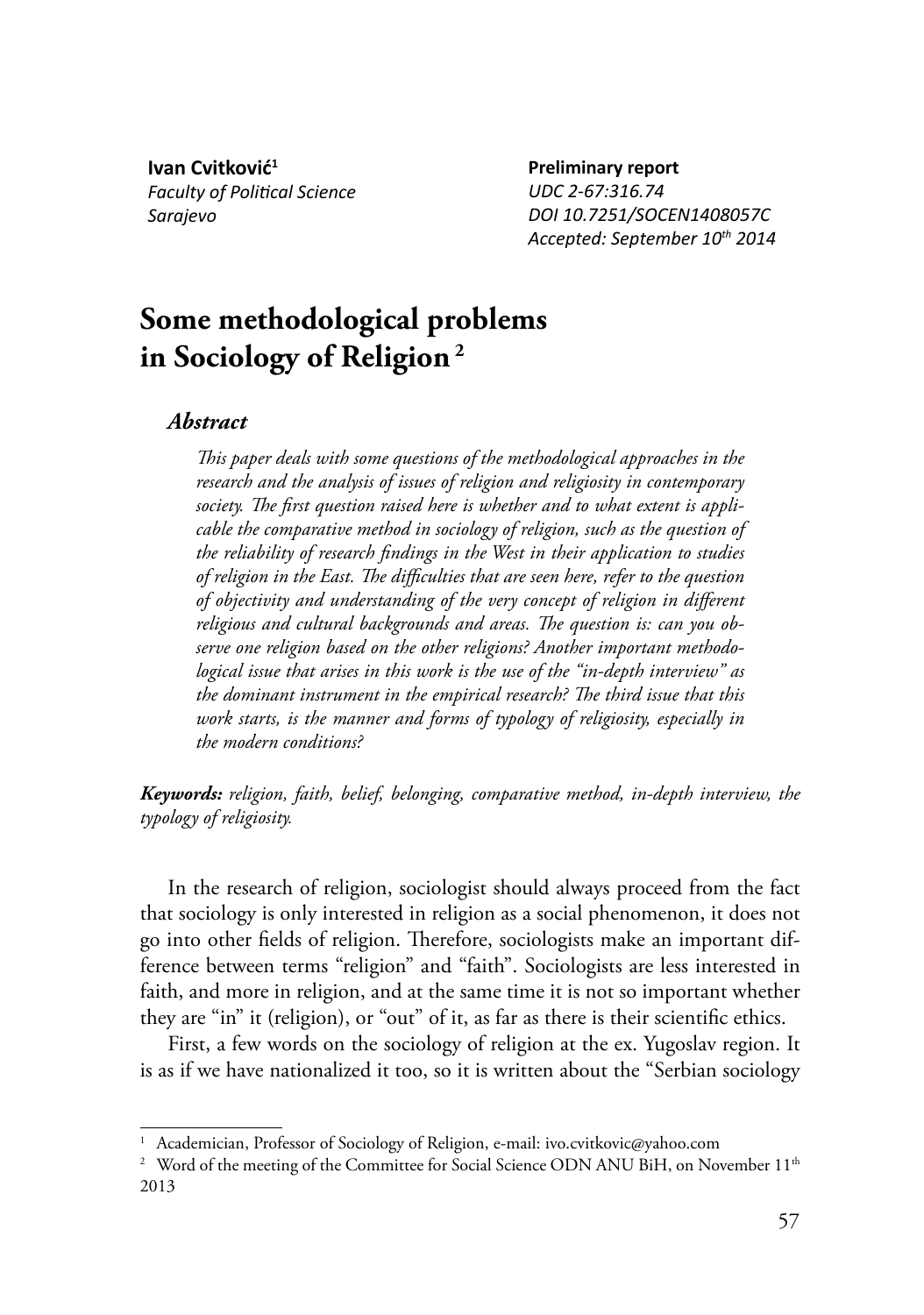of religion", "Croatian and Slovenian sociology of religion"3 On the other side is written about "Catholic," "Protestant," "Islamic", "Orthodox", the sociology of religion. It does not make enough difference between religiosity and piety. And these are two different concepts. There are religious and pious people (they go to the mosque / church, celebrating religious holidays, etc.). One gets the impression that many (among the religious) do not know what Christianity and Islam are, although they are posing as Christians or Muslims. "One can not help feeling that many who call themselves Christians do not understand what the word means and that some who vehemently reject Christianity are more Christians than many who observe it".4 A I. Markešić, sociologist of religion from Zagreb, added: "I am afraid that many of us Christians do not believe in the same God."5 Are there believers in the "original" sense? How many of them have religious upstart, holiday believers (Christmas, Easter, Eid ...), and the like?

If it is urged on the development of denominational sociology of religion does that mean that the responsibility for its development would be borne by sociologists who belong to, or are derived from this cultural circle. Practically, if the study of Islam can only be dealt by Muslims, Orthodox only by Orthodox, Catholic, only by Catholics, or, at the best, those that originate from these traditions. It is as if we say that the study of the social position of women can only be dealt by women sociologists (and not sociologists), exploring some of the parties can only be done by its members, and so on.

Sociology of Religion implies that the emphasis is on the sociological perspective, at the denominational sociology emphasis would be on the religiousconfessional perspective. If confessional sociology of religion would be developed, there is a danger that sociology will reduce to sociology of the church religiosity (piety). Outside of its interest would be all other forms of secular religiosity ("believing without belonging"). Just as in the methodological approach we should distinguish religious and confessional self-identification (the second one is more common than the first - I am a "Catholic", but I'm not a believer, "I am a Muslim", but I do not practice Islam, etc.), so research should differentiate ecclesiasticality and religiosity. A man can be a secular-religious (religious, but that does not participate in church life).

<sup>3</sup> Dragana Radisavljević-Ćiparizović, *Religiosity and traditions,* Belgrade: Institute of Sociology FF, 2006. pp.14.

<sup>&</sup>lt;sup>4</sup> T. S. Eliot, *The Idea of Christian society*, Split: Verbum, 2005.pp.52.

<sup>5</sup> Ivan Markešić, *Croatia and Bosnia and Herzegovina on the cross of life*, Zagreb-Sarajevo: Synopsis, 2012. pp.53.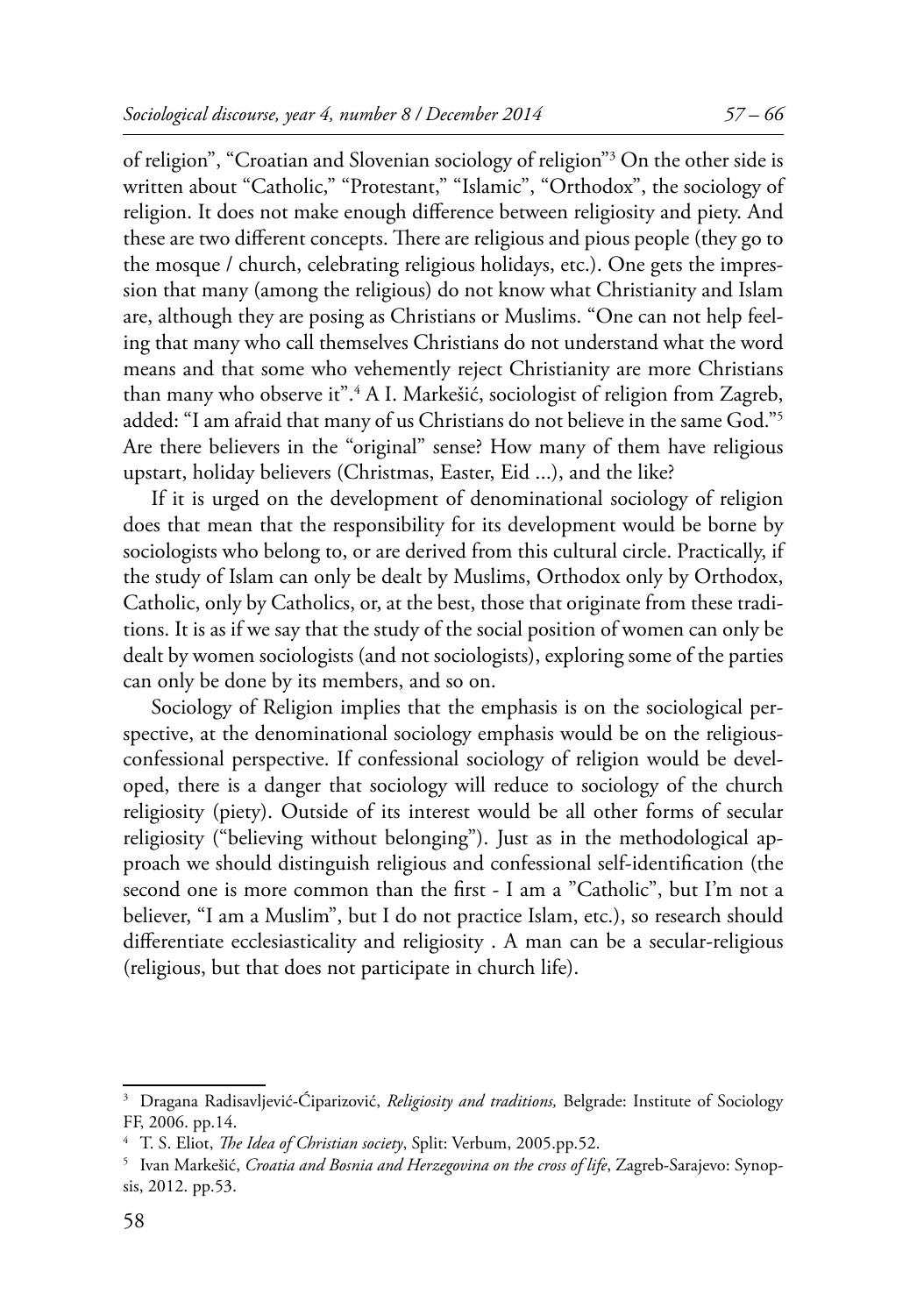#### **I**

Getting back to the topic of our discussion today. Thanks to the comparative method at many universities in the world was introduced the scientific discipline of comparative religion, which, as the object of study has not one but several religions. It is faced to what is common and to what is different in religions. Basically this is a discipline that was introduced in the academic study of religion. Its aim is not to demonstrate the superiority of their own religion, or to show that all religions are "the same". Sociologist must not describe any religion in a way that its member, when it reads it, says, "but it is not my religion, it is not like that."

It is the study of comparative religion that have enabled to many young people (and not only them) to get acquainted with religions that have been, or are beyond their life experience.

Can the sociology of religion establish the instruments and indicators for the Study of Religion that will be universal to all religions, faiths and religiouscultural traditions? More specifically: can the methods and techniques, as well as the indicators that are used in sociological studies of religious life in the West, be reliable for similar studies in the Orthodox world of the eastern Europe, and even more so in a world where the dominant are Islam, Confucianism, Hinduism or...<sup>6</sup> So, to what extent in the sociology of religion can be used the comparative method?

It is evident that using these methods can encounter certain problems. First, we have seen, the objectivity, and the other, dilemmas what in every religious culture, tradition, is meant by religion? Can we apply the same criteria for the evaluation of concepts that originate from different religions and faiths. Either we adapt the criteria to religious and confessional reality? Standards and criteria of religiosity are not the same in all religions. It depends on the religious teachings (eg, women's participation in funeral processions in Jews and Muslims at the mignons). So the question is - can one religion be observed based on the criteria of the other one. It can, but there is a possibility to make mistakes. If the same theme occurs in two or more religions, does it have the same contextual meaning. That is why we emphasize that "from the Islamic", "from the Orthodox," "from the Catholic" perspective. For example, the role of prayer or medi-

 $6$  Collective beliefs ... They ask the sociologist difficult theoretical question: what are their causes? Are in the same way explained beliefs of the Aborigines in Australia in the efficacy of rain rituals and religions of modern humans in general methods of studying and reading? Raymond Boudon, *Sociology as a science*, Zagreb: Naklada Jesenski i Turk, 2012. pp.52.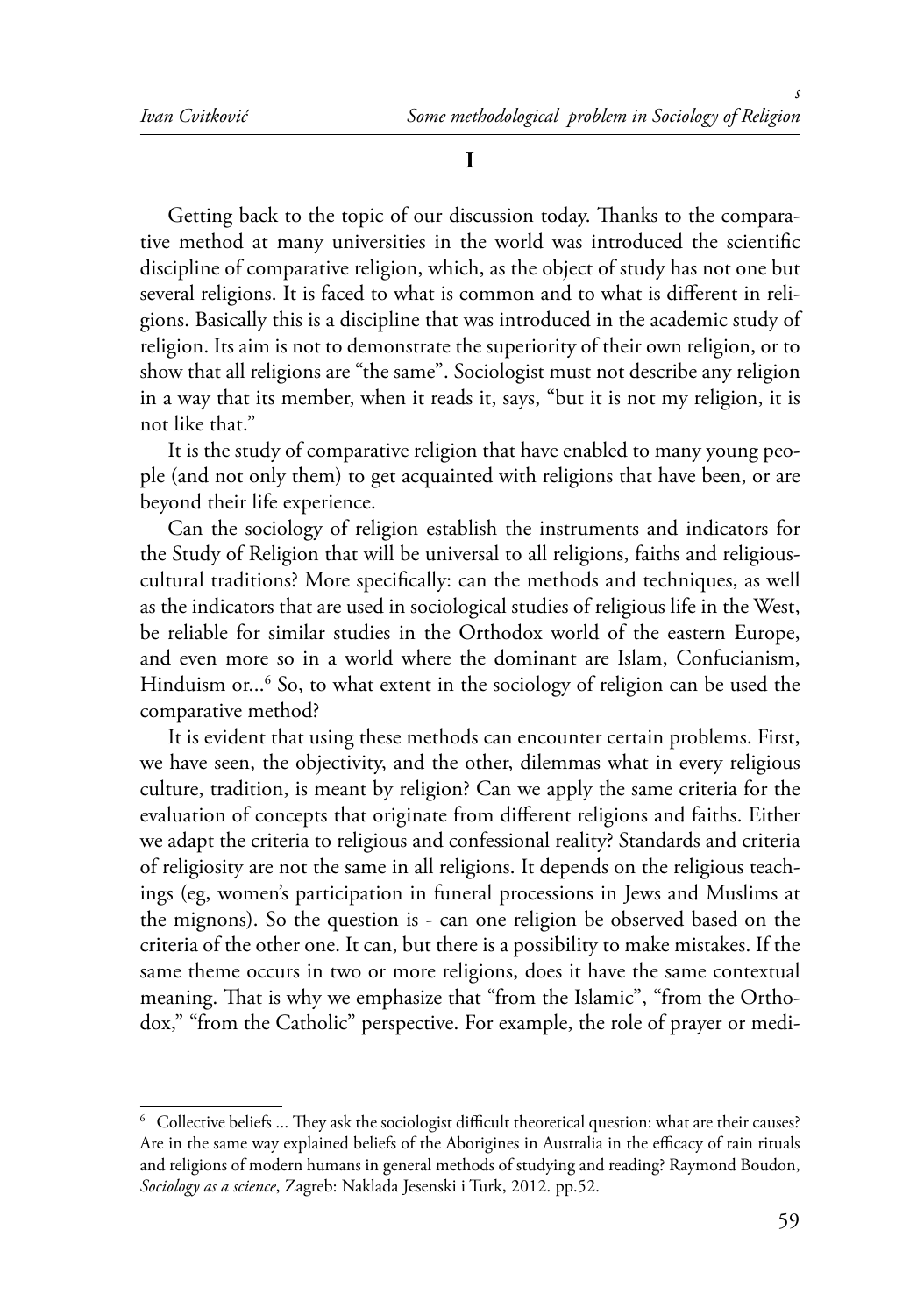tation, is not the same in all religious cultures. Some rituals are more important in one and others in another religious culture.<sup>7</sup>

Objections to the application of comparative method come with a question: is it possible to compare the certain appearances in religions that are associated with specific (local-regional) socio-cultural environments? There is, with the proponents of this concept of Religious Studies, fear that because of the general typology and features common to all religions, will go in reducing religious particularities into something "general", "common", in which the diversity will be lost.

The comparative method is, without doubt, grateful to penetrate into the differences and similarities between religions, but the dilemma is how grateful is to compare some religions (such as African, Asian religions with Semitic religions, etc.).

Of course, the comparative method helps us not only to determine the similarities and differences between religions, but also between religious phenomena and secular factors. We monitor the situation and similarities in rituals, institutions, religious leadership, moral lessons and messages, and so on. We compare and social contexts between the two religious phenomena.8 With this method, we determine how much it appears, in some religions, certain religious form, ritual, etc.

We can trace the similarities and internal changes and those changes outside of religious (for example, how much the change of the position of women in a religious community occurs under the influence of the feminist movement), or how nationalism associated with religion affects religious and interreligious relations (as in Bosnia and Herzegovina).

It would be wrong if the sociologist in this method would start from the assumption that determines what is "true" and what is "lie" in one religion or another. There should not be errors to suppress or ignore the differences between religions by the comparative method (some even believe that they should affirm the differences).

<sup>7</sup> According to the survey (November / December 2011), in the Gallup International Index of religiosity - 52,000 respondents in 57 countries), 90% of Macedonians declared religious; 89% of Romanians; 83% of Moldovans; 81% of Poles; 77% of Serbs; 73% of Italians, 68% of Croats, 47% of Irish people; 31% of Japanese; 30% of Czechs; 29% of French citizens ... the most religious are people from Ghana (96%), Nigeria (93%), Armenia and Fiji. Immediately after them are Macedonians. According to the same data, only 59% of people in the world believe in God. By continents it looks like this: Africa 89%; Latin America 84%; South Asia 83%, 77% Arab countries; Eastern Europe 66%; North America 57%; Western Europe 51%; East Asia 66%; North Asia 17%.

<sup>&</sup>lt;sup>8</sup> Mircea Eliade advocated historical method in the study of religion. According to him, religion does not exist outside the historical context in which we can observe it.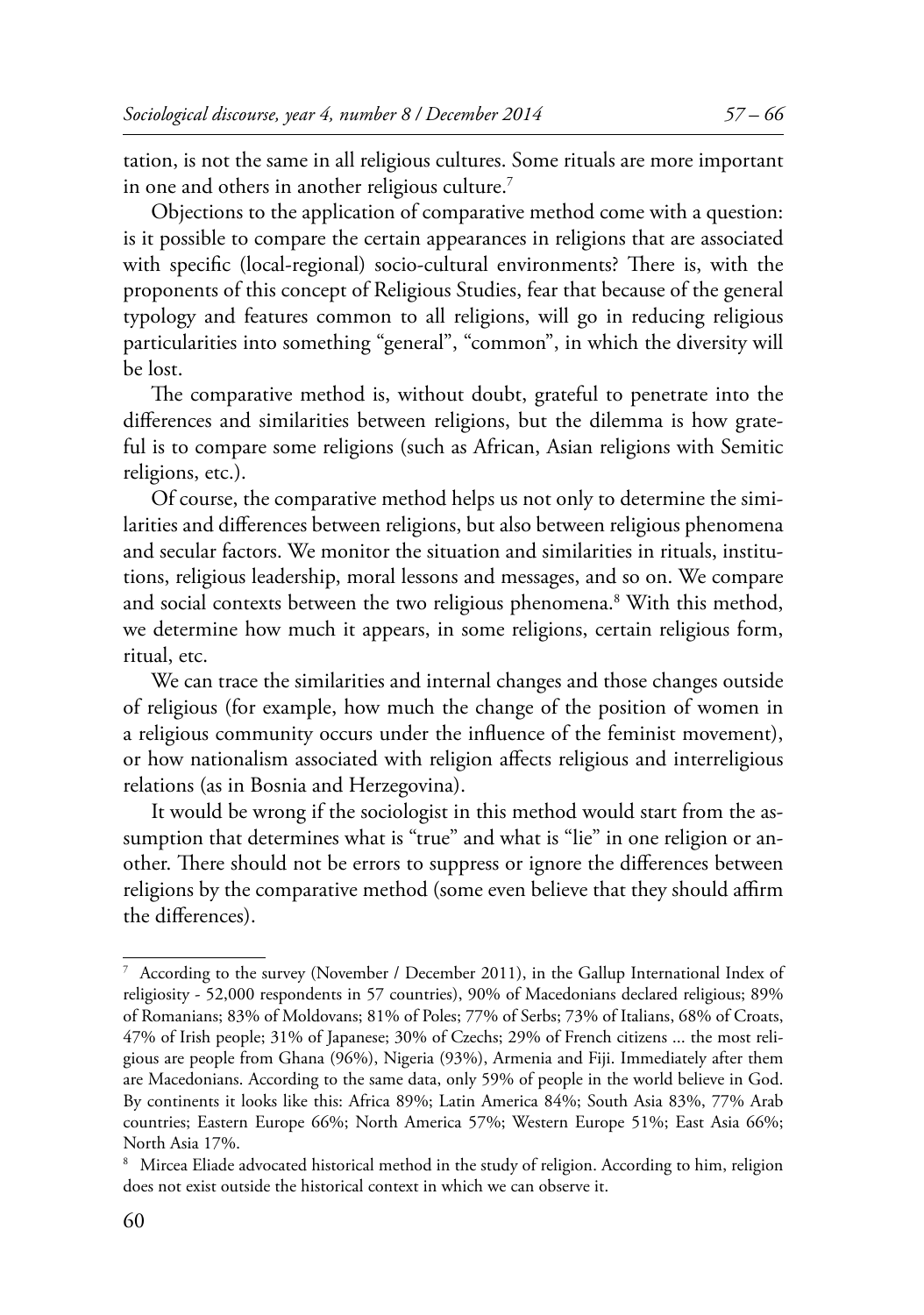"Sociology of the nineties left a large theoretical issues of classical sociology in favor of proliferation of short-range surveys using questionnaires or participatory observation. They gradually obtained a status of Canon models."<sup>9</sup> For the survey, it is important to adapt the indicators to what is dominant in the field of research. T. Bremer shows it on an example of Catholicism and Orthodoxy: the importance of participation in the Sunday Mass at the Catholic religion on the one hand, and the importance of the icons in the Orthodox religion, on the other hand. But that need to adapt the instruments and indicators to the religious situation does not mean that because of that we need to establish the separate confessional sociology.

Survey data on the religiosity of the population we can get through the answers to the question "Do you believe in God?" or "Are you a believer?". However, methodologically is not unimportant whether we built the first or second question. Will there be more "religious" if we ask the first or the second question? Some research suggest that there will be less "religious" if we ask the first and not the second question. The proportion of those who define themselves as believers, do not have the idea of God (after all, the idea of God do not even have some of the world's religions, such as Buddhism). Likewise, the greater is the number of those who self-identify themselves with religion (Catholic, Orthodox, Muslims), but with the attitude "I'm a believer." The confessional self-identification is, I would say, cultural, and therefore the greater.

So, with the answer to these and similar questions, we get the "personal opinion" of respondents. But "the very notion of 'personal opinion' should be brought into question by inviting their subjects without distinction, to produce their 'own opinion' - the intention that the questionnaires remind everyone, 'to you', 'your opinion', 'and what do you think about that? '- or with their own resources, without any help, to choose from ready-made opinions, opinion polling implicitly accepts a political philosophy that political choice turns into a political judgment in the true sense, applying political principles that would address the problem covered as political and that recognizes to everyone not only the right but also the ability to produce such judgment."<sup>10</sup>

In recent years, mainly due to the lack of funds for empirical research, sociologists are more oriented to the "depth interviews". This is evidenced by some monographs and dissertations. It is taken 20-30 participants from two or three groups (never sufficiently explained why they were selected in the sample) and

<sup>9</sup> Raymond Boudon, *Sociology as a science*, Zagreb: Naklada Jesenski i Turk, 2012.pp.153.

<sup>&</sup>lt;sup>10</sup> Pierre Bourdieu, *The distinction-Social criticism of the judgment*, Zagreb: Antibarbarus, 2011.366.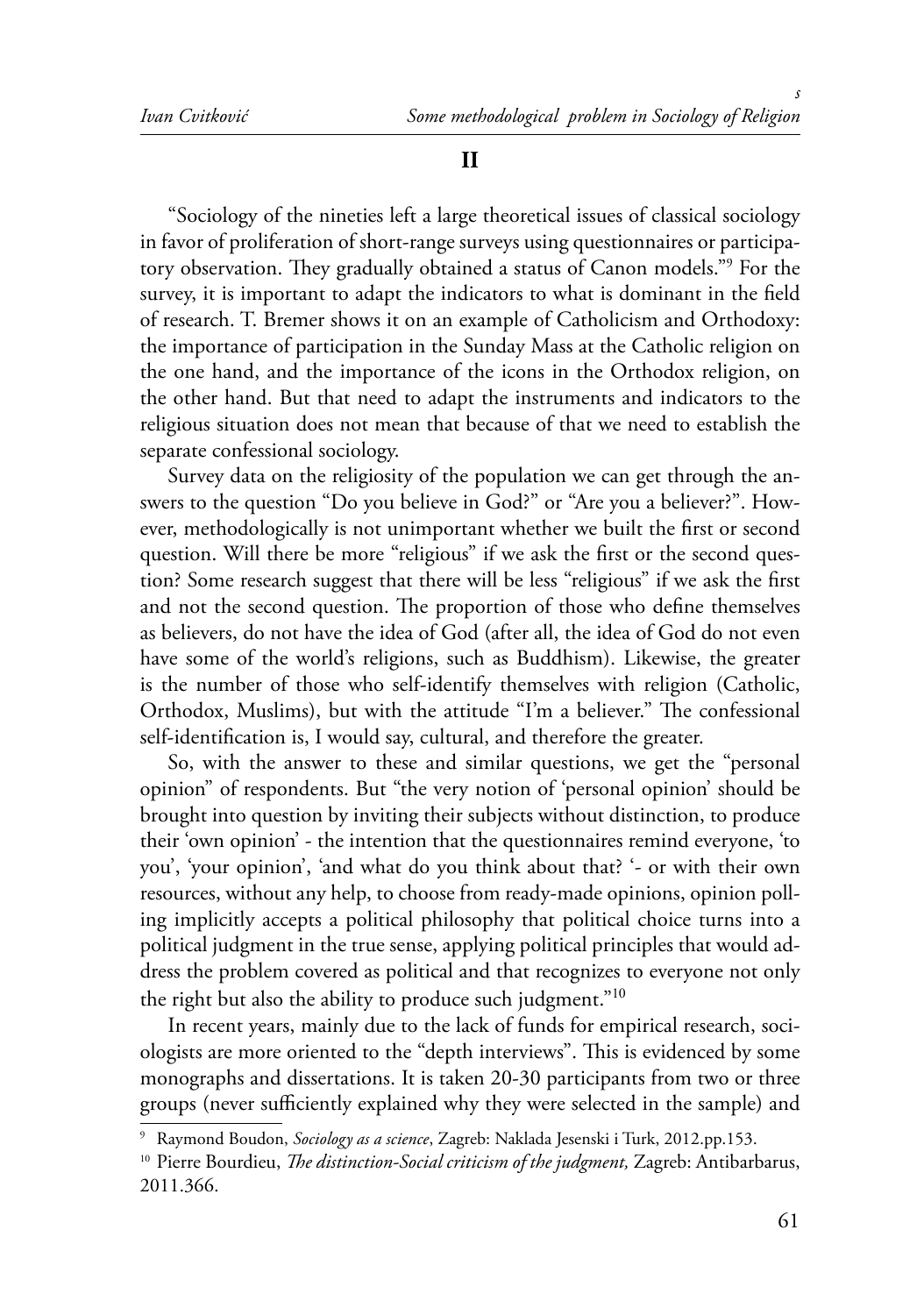with them is done the "in-depth interview." The question is, can we based on the results obtained in such a small sample make some general conclusions that might be relevant (for example for the youth's religiosity, the position of women in religious groups, and the like)?

# **III**

In the sociology of religion we encounter another important methodological question of how to carry out a typology of religiosity? I would remind to the contribution of professor Roter in this area. He offered the following typology of believers (1971)<sup>11</sup>:

*1. Religious - Church consistent type* ("I am a believer and regularly, every week, I am visiting the religious rites"). Let's spend a little time on this type of believer. How to allocate them among the true believers from those who enjoy being seen as visitors to the church (mosque), so in research (surveys, interviews ...) they declare that they visit them more often than they actually do. If we take as a criterion of religiosity visits to the church (mosque) then the believer, as said by Boltman, we degrade to the "customer of the Church and its organizations." Let us recall the attitude of St. Paul on which reminds K. Kuschel: "So in his eyes (Pavlov - IC) Jew is not the one 'who is outside', but the 'true Jew is one inwardly; and the real circumcision is that of the heart, in spirit, not in the letter' (Rom 2:28)."12 Especially with this criterion we should be careful today when "the boundaries between religious and nonreligious are becoming somewhat unclear, these last ones secularize, while the first spiritualize".<sup>13</sup> We need to distinguish churchliness (belonging to the Church or any other religious community) and religiosity. This Roter's type is close to the type of "Sunday worshipers", "Sunday Christian" - those who feel faithful and Christian only on Sundays when they go to mass / service. There is also doubt whether the "best" believer is the one who every week goes to Mass (or Friday prayers)? Is dove white because it baths every day, will some ask? Fearing that the over-emphasis of criteria of visiting the church (mosque) we do not turn religious community into "service" that

 $11$  "It is unlikely that any model based on a single factor will ever be able to explain the complexities of the 'world-life" and embrace the totality of human experience". Zygmunt Bauman, *The Identity,* Zagreb: Naklada Pelago, 211. str. 33.

<sup>&</sup>lt;sup>12</sup> Karl-Josef Kuschel, *Jews - Christians - Muslims*, Sarajevo: The Light of the world, 2011. pp. 221.<br><sup>13</sup> Jean-Paul Willaime, *Ultramodern reconfigurations*, in The European Gazette, Zagreb, no. 12/07.

pp.98.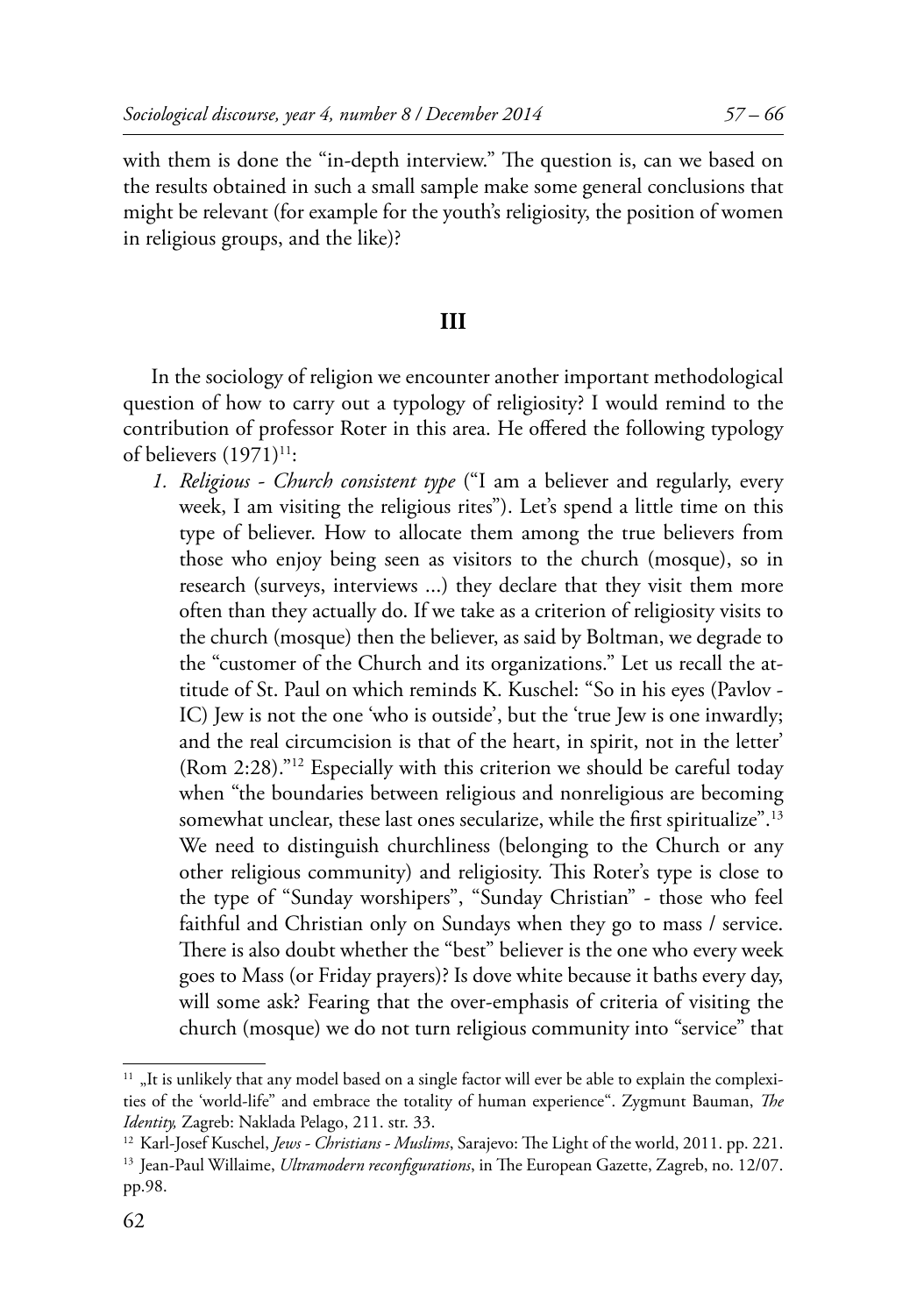will a believer use when he needs it to. In this sense, one could say that the religious community is "privatized". Here is talked about the "institutional" / "church" religiosity which sociologically is shown by practicing the piety expressed in religious institutions, churches (mosques). But, let us go back to the following Roter's types.

- *2. Religiously-church inconsistent type* ("I am a believer and I visit often at least once a month - religious rites").
- *3. Religiously-church indifferent type* ("I am a believer, and only sometimes, for religious holidays and special occasions I visit religious rites").
- *4. Religiously secular type* ("I am a believer and I do not attend religious services"). Let us pause a bit with this type. When some of the younger colleagues is with delight talking about the model of "believing without belonging" which was offered by G. Davie, then I tell them that about this type wrote prof. Roter back in 1971. Man, say, spiritually "feel" Christianity, but he does not belong to any Christian church. About this testifies the wonderful writer Anna Rice: "My faith in God is very strong and I want to keep it. I broke off all relations with organized religion and I made it from moral reasons. As I was spending more time with the institutions of religion, it became increasingly clear that these teachings are immoral and contrary to my conscience. But this did not diminish my faith in God. You do not have to go to church to be a believer. For me going to church destroyed the faith, because I was shocked with the things I've heard there ... my Church persecutes homosexuals and is trying to deprive them of their rights."<sup>14</sup> They are similar to the "statistical" Catholic / Orthodox / Muslim - who are so self-defined in the population census or while interviewing. Otherwise, in all other situations lives the "forgotten" Christianity / Islam. Some would call it the "nominal believer", "nominal" Catholic / Orthodox / Muslim or Catholic / Orthodox / Muslim in the name only. "Twin brother" would then be the "seasonal believer": from Christmas to Easter - from Easter to Christmas; from Kurban Bairam to Bairam. Do citizens leave participation in the life of religious communities as this, in a way, is limiting their individual freedom<sup>15</sup>, and it has become (individual freedom) one of the "icons" of especially Western society.
- *5. Unstated- church type* ("I can not say that I am a believer or not, although I visit religious rites"). This is a person who may not believe, does not

<sup>&</sup>lt;sup>14</sup> Novelist Anne Rice in the Interview "Jutarnji list", Zagreb, 24.11. 2010. str.28.

<sup>&</sup>lt;sup>15</sup> "It is not about laziness or the exemption: we do not go in the church because the Church is an institution that is historically based on deception, violence and fraud." Massimo Introvigne, *The Illuminati and the Priory of Sion*, Split: Verbum, 2006. pp. 176.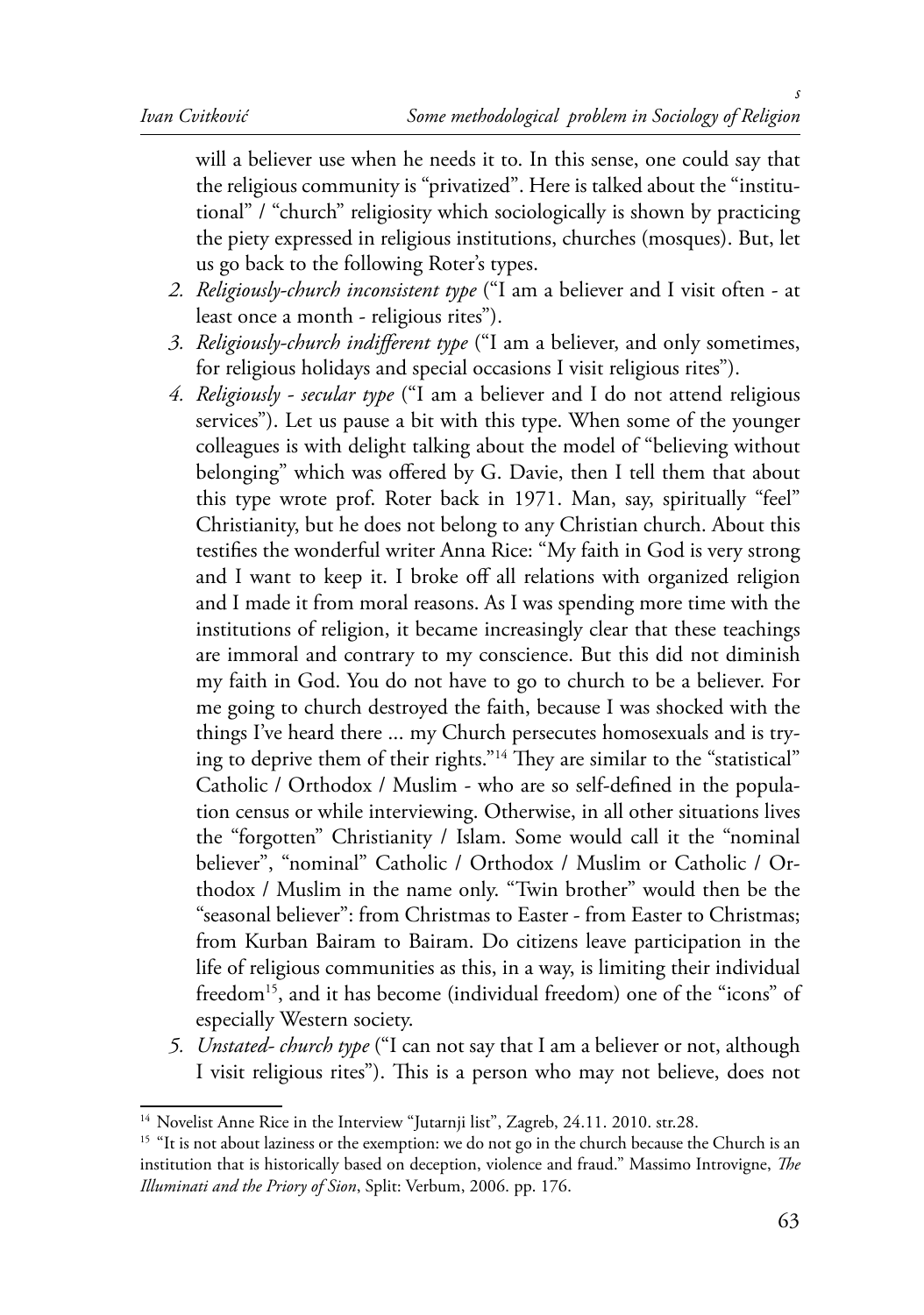know the contents of the Bible, but is related to the Church as an institution, as something that was the source of her moral leadership or important place in her life events (birth, marriage, death of a family member ...). In Western societies; next to the church and the unchurch religiosity, one might also speak of "distanced" religiousity: man needs the church only for three cases: baptism, marriage and burial. This is about semibelievers "who go to church only for weddings, baptisms and funerals (...) in many of them the problem of religious practice is not so much in a rational unacceptability of Christian dogma, as it is in the rejection of ethics preached by the Church."<sup>16</sup>

- *6. Unstated-secular type* ("I can not say whether I am a believer or not, and I do not attend religious services").
- *7. Irreligious inconsistent type* ("I'm not a believer, although I visit religious rites"). Of course we could cite a number of other typologies, similar to this, that we find in today's literature. That is how Terry Eagleton writes about the "religious believers", which could mean that there are also "non-religious believers."17 And Hans Küng speaks of "believing Christian"18 which would mean that there are also "unfaithful" Christians (some would say "cultural" Christians). Slobodan Tišma writes about the "false religion".19 Nela Rubić writes that "going to the place of worship is not a virtue if practiced out of sheer boredom or from the need of persons to externally prove themselves as a believer"20
- *8. Irreligious consistent type* ("I'm not a believer and I do not attend religious services"). Today this Roter's typology we could complete with several new variants. With many emerged disappointment in the Church (religious community) due to confrontations among the faithful, priests, pedophilia, hypocrisy, material luxuries of the clergy, etc. As if the old French were correct in saying "he who is near the Church is often far from God." In recent years, more and more is written about "cultural" Catholic / Muslim / Christian Orthodox ... Some will say for them that they are post-Catholic / post-Muslim / post-Orthodox unbelieving, or the "member without belief." There is more and more "sociological believers" who leave the community as the smallest arises.

<sup>16</sup> Gianni Vattimo, *Believe that you believe*, Belgrade: Fedon, 2009.pp. 63.

<sup>17</sup> Terry Eagleton, *About Evil*, Zagreb: Naklada Ljevak, 2011. pp.152.

<sup>18</sup> Preface to the book of Alen Kristić, *Peacebuilders*, Sarajevo: TIPO, 2012. IV.

<sup>19</sup> Slobodan Tišma, *Tame religious thinking*, Novi Sad: Cultural Center of Novi Sad, 2012. pp. 38.

<sup>&</sup>lt;sup>20</sup> Nela Rubić, " *Terror of purism in BiH under the guise of religion and nation*", in: "Bosnia franciscana", Sarajevo, Nr. 32(2010):194.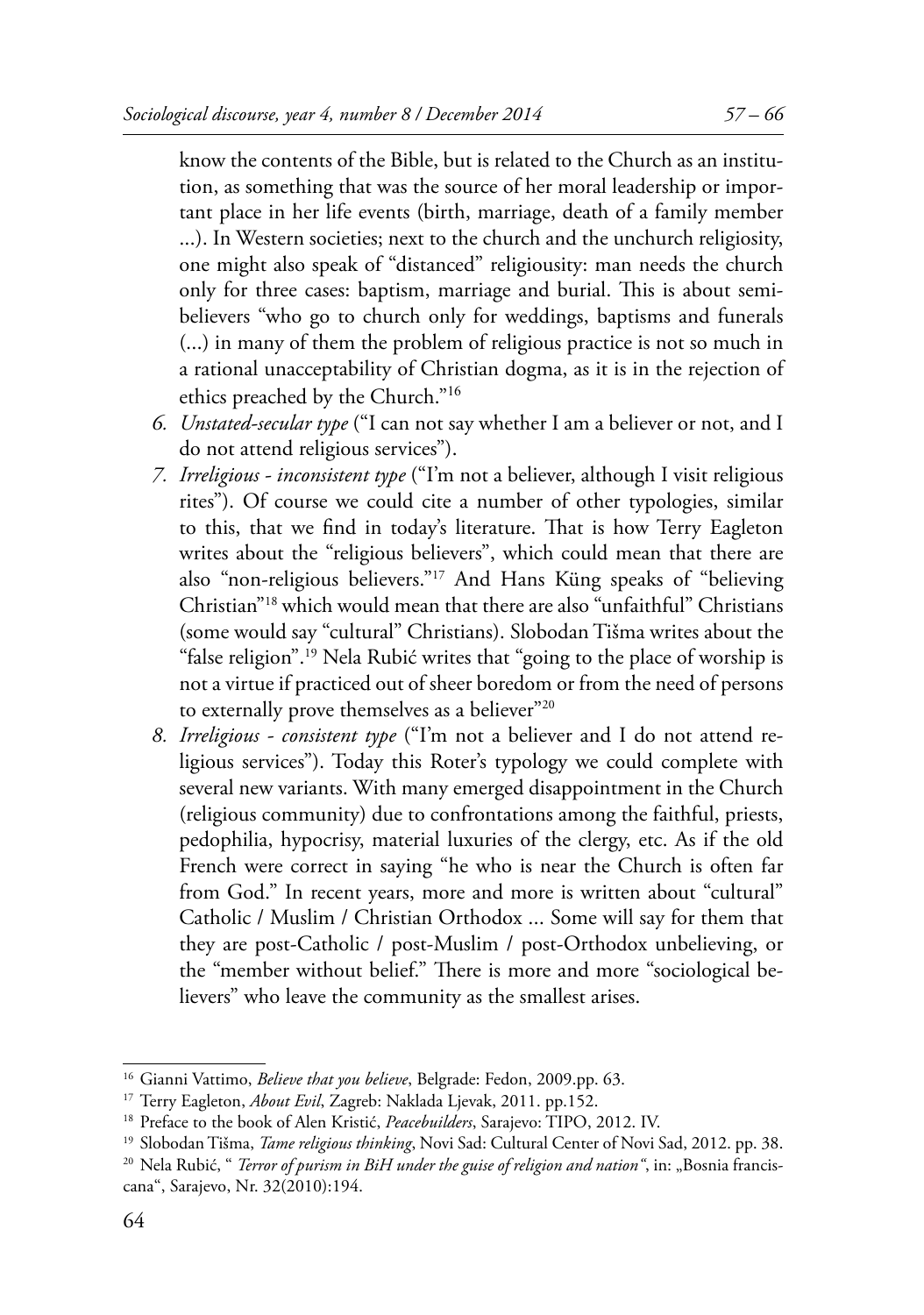Statistics show that the practice of religion and belief continue to grow only in Africa and Asia. There are controversies about religion in the post-socialist countries.21 Has religiosity remained still strong (or stronger) in countries with low (or no) experience of industrialization? Rich societies are becoming more secular  $22$ , and poor more sacral. The risk for the potential impact of religious diversity on the conflicts in the world politics!

Mikhail Epstein writes about the "religious unconscious" state of Russian spirituality in the Soviet times  $23$ , about repressed post-conscious religiosity that has refrained from any conscious expression of religiosity  $24$ . "Their consciousness has completely or partially adopted a secular or even atheistic orientation, and hence the religiosity of such authors was suppressed in the subconscious  $\ldots$  . 25

In the post-Yugoslav countries there are "instant-believers", or believers "type 1990" ("Privately I do not believe, I believe in public"). There is also a type of believers who use "services" of the religious communities only in the exceptional personal or family events, at the time of "national" celebration, and the like. Armstrong writes about "emotional devotion" and "theology of wrath"; "Theology of hate" that is especially common in times of war.<sup>26</sup> All the models on which Armstrong writes were recreated in the Balkan areas. There is a lot of traditional believers here. True, it is sometimes difficult to distinguish between traditional (they are only the Catholic / Orthodox / Muslim and nothing more

 $21$  , We have, regardless of the mighty temples, in the soul remained primitive pagans, who capture with the mystification the millions of their fetishes whenever their heart beats stronger. After that we will, for the sake of, go to church, give a contribution to Sveta Petka, but this, again, just to hide from ourselves our polytheism. Nation that evokes more, mentions God, and less it hopes for Him, does not exist on Earth.". Žarko Laušević, *Year Passes, Day Never*, Belgrade: Novosti, 2011. pp.170.

<sup>&</sup>lt;sup>22</sup> "Italians and Americans remain more religious than the French or Germans, but religiosity with each of them from generation to generation decreases and reduces among the educated. The data, therefore, do not confirm the motto on the return of the religious. This outlined thesis stems from various factors: the brutal manifestations of Islam on the international scene after the assassination on September 11th 2001, the spread of the evangelism in Africa, Latin America and North America, or media innovation of the Pope Ivana Pavla II. The data do not favor either the disappearance of the religious claims. But they bear witness to the decline of religious and changing the nature of religiosity. They show that younger and more educated tend to reject symbolic concepts too much associated with the glory of the Holy Scriptures, such as that about the Devil, Hell or Heaven. In these data in a concise manner, is shown the tendency of secularization of religious ... Among the Europeans, Scandinavians are the least religious."Raymond Boudon, *Sociology as a science*, Zagreb: Naklada Jesenski i Turk, 2012. pp. 88.

<sup>23</sup> Mikhail Epstein, *Ver and character*, Novi Sad: Matica srpska, 1998. pp.23.

 $24$  The Same, pp.10.

 $25$  The Same, pp.23.

<sup>&</sup>lt;sup>26</sup> Karen Armstrong, *The Battle for God*, Sarajevo: Šahinpašić, 2007.